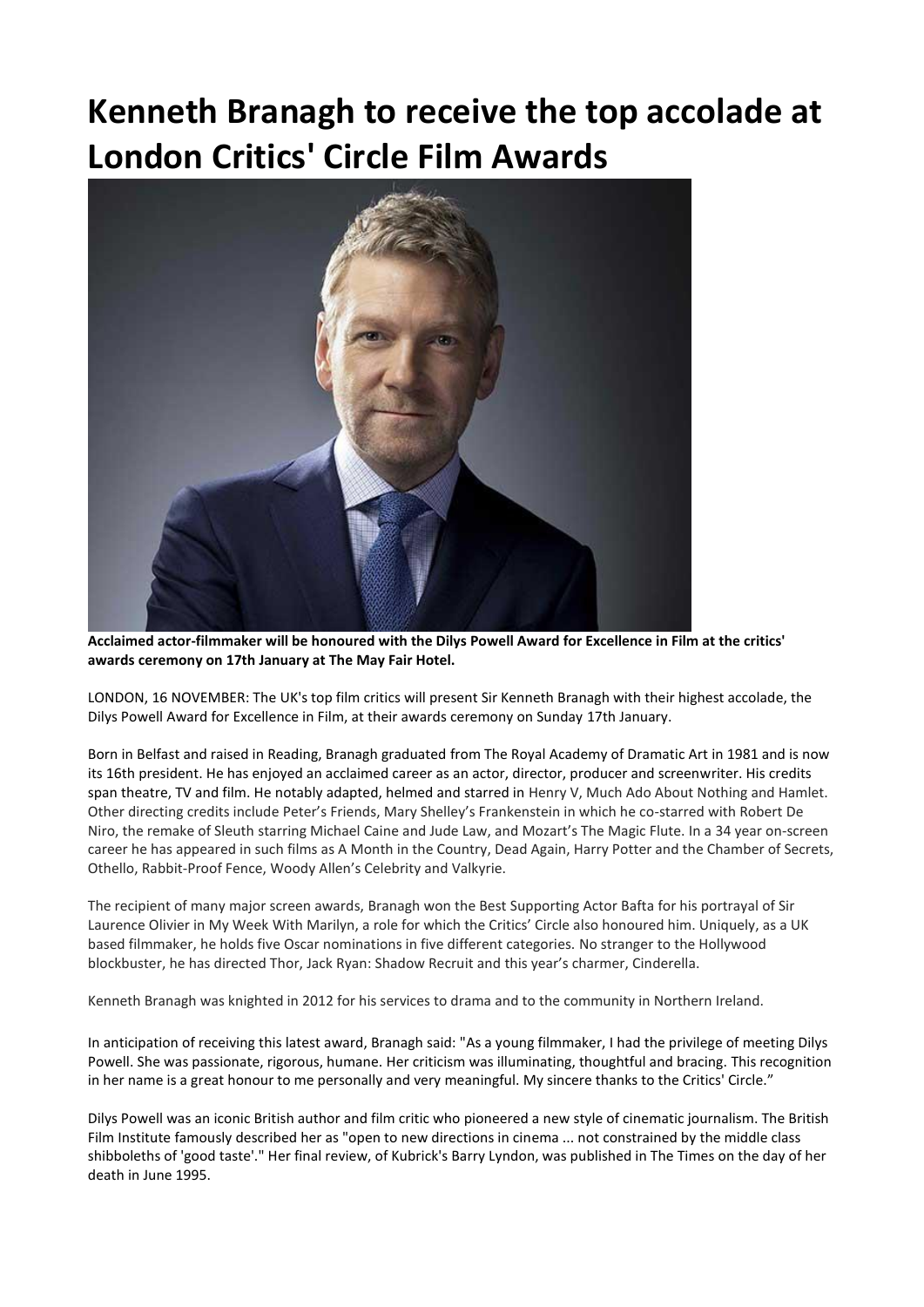Recent Dilys Powell Award honorees include Nicolas Roeg, Kristin Scott Thomas, Gary Oldman, Helena Bonham Carter and last year's recipient Miranda Richardson. The award has been given out annually since 1991, when it was presented to Dirk Bogarde.

The 36th London Critics' Circle Film Awards will be presented at the May Fair Hotel on Sunday, 17th January 2016, at a ceremony hosted by actor-filmmakers Alice Lowe and Steve Oram. Nominations will be announced on Tuesday, 15th December.

The red carpet event is sponsored by The May Fair Hotel, Audi and Cameo Productions.

#### **Notes for Editors:**

The 36th London Critics' Circle Film Awards will be held on 17 January 2016 at the May Fair Hotel. For further information about the awards, please contact: [londonfilmcritics@gmail.com](mailto:londonfilmcritics@gmail.com)

### **Media Contacts:**

Hannah Tatum at DDA: 020 7932 9800 / Hannah.Tatum@ddapr.com



### **About The Critics' Circle:**

Established in 1913, The Critics' Circle is the oldest organisation of its kind in the world, with more than 400 members who work in the UK media as critics of drama, art and architecture, music, film, dance and literature. Chaired by Anna Smith, the Film Section membership is made up of more

than 140 UK film critics, broadcasters and writers, including

Guardian critic Peter Bradshaw, the BBC's Mark Kermode and Sight & Sound Editor Nick James, and has presented its awards annually since 1980. [www.criticscircle.org.uk](http://www.criticscircle.org.uk/)



## **About The May Fair Hotel:**

The May Fair is an icon of expressive contemporary design, bringing together boutique attention to detail with the best in hotel service. A legendary luxury hotel with a glamorous past, The May Fair was first opened by King George V in 1927 and offers over 400 luxury hotel bedrooms, including 12 of the capital's most memorable hotel suites; the discreet May Fair Spa; May Fair Kitchen, a delicious top quality restaurant; a 201-seat private screening room and the Palm Beach Casino. The spirit of surrounding Mayfair is captured beautifully, especially in our destination May Fair Bar, breathtaking Crystal Room and opulent Danziger Suite, which between them have played host to some of London's most extravagant society events. [www.themayfairhotel.co.uk](file:///C:/Users/e022017/AppData/Local/Microsoft/Windows/Temporary%20Internet%20Files/Content.Outlook/TBNPMDAP/www.themayfairhotel.co.uk,)

### **THE DILYS POWELL AWARD FOR EXCELLENCE IN FILM**

1991 Dirk Bogarde 1992 Freddie Young 1993 Christopher Lee 1994 Richard Attenborough 1995 Wendy Hiller 1996 John Mills 1997 Michael Caine 1998 John Hurt and Albert Finney 1999 Mike Leigh 2000 Richard Harris 2001 Charlotte Rampling 2002 Lewis Gilbert 2003 Tom Courtenay